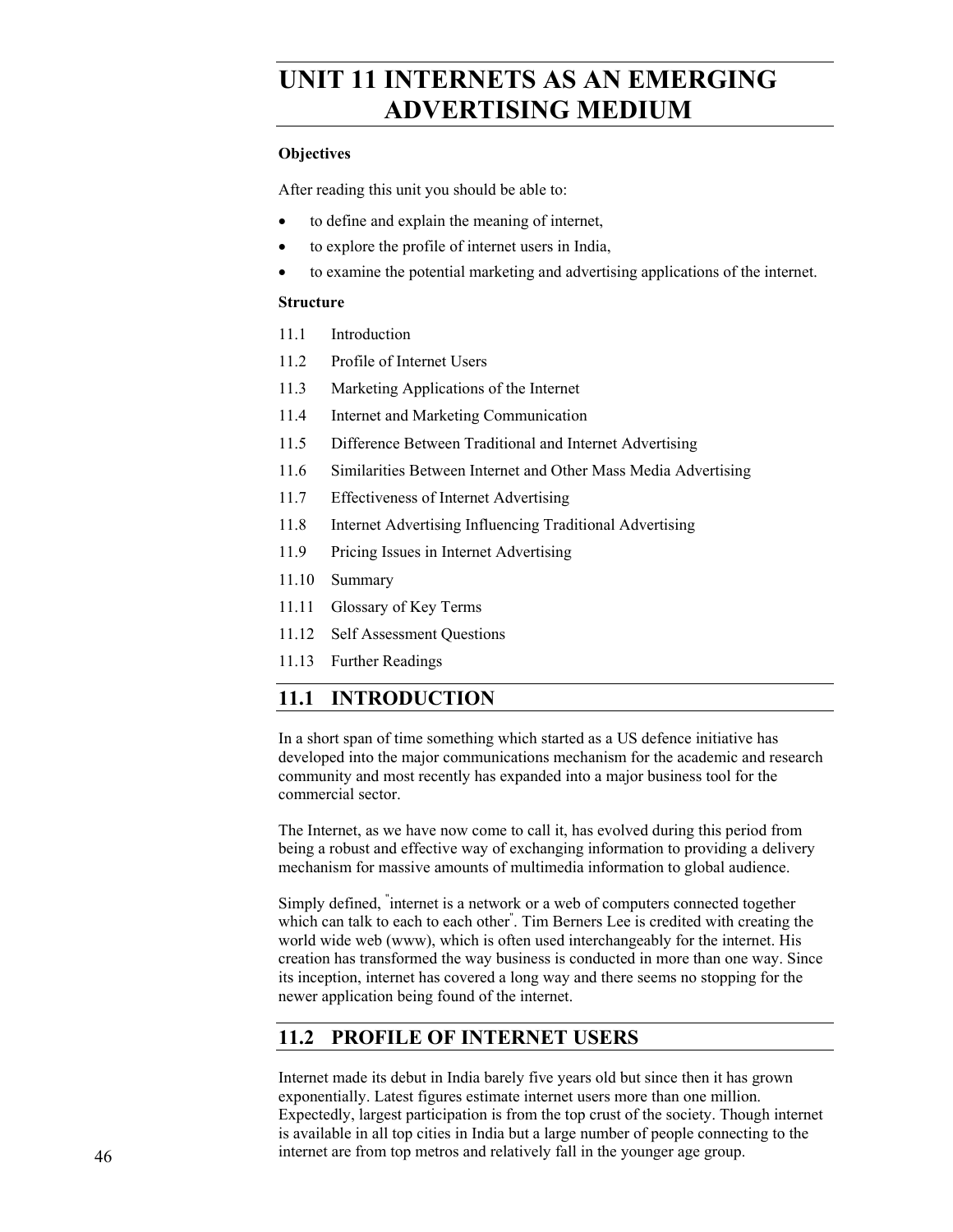#### Table 1. Penetration of Internet

| All India internet access             | 1.39 |
|---------------------------------------|------|
| million Top 8 metro                   | 64%  |
| $SEC A1+$                             | 25%  |
| SEC A                                 | 54%  |
| (SEC - Socio-Economic Classification) |      |

Source: National Readership Survey, 1999

Table 2. Internet Users

| City<br>190<br>Chennai<br>574 | Users $(000's)$<br>Hyderabad<br>92<br>All India | Delhi<br>154<br>Calcutta<br>1.398 | 206<br>Bangalore<br>59. | Mumbai<br>123<br>Other cities |
|-------------------------------|-------------------------------------------------|-----------------------------------|-------------------------|-------------------------------|
|-------------------------------|-------------------------------------------------|-----------------------------------|-------------------------|-------------------------------|

Source: NRS 1999

Moreover, E-commerce has also begun to get a critical mass. NASSCOM, in 1999 made following estimates about the e-commerce;

| Total value or E-commerce    | Rs. 131 crores |
|------------------------------|----------------|
| Business-to-Business         | Rs. 119 crores |
| Business-to-Consumers        | Rs. 12 crores  |
| Estimated value in 1999-2000 | Rs. 300 crores |

#### **Activity 1**

Write profiles of Internet users in you city who uses internet at the office and/or at home.

......................................................................................................................................... ......................................................................................................................................... ......................................................................................................................................... .........................................................................................................................................

### **11.3 MARKETING APPLICATIONS OF THE INTERNET**

Marketers have started giving internet a closer and a serious look. And, it is warranted also. The growth it has registered is impressive by any standards. Also, the pace at which Internet is growing is amazing.

It is often argued that internet is suitable for certain categories of products and services. This may be true, but only to an extent. A better way to say this could be internet is more suitable for certain categories of products and services and less suitable for some others". Proctor and Gamble ( $P \& G$ ) forecasts that it will spend 80% of its global advertising budget on the digital media. This clearly reflects the expediency of the internet for a product category for which internet is often termed as incompatible. Products which fall in this category are daily use products which are frequently purchased, such as, soaps and detergents.

Many companies complain that internet has failed to live up to their expectations. There's no reason why internet should not work, if approached properly. This happens when, for a company, web presence itself becomes the objective. Such companies don't know what to make of their web presence beyond a web site. It needs to be understood here that web presence can be a good beginning but not an end in itself. Web presence is an evolving presence which should stem from marketing strategy.

A critical thing to be kept in mind when going on-line is that the brand is meeting the consumers directly. A relationship is being developed between the two. Hence, the web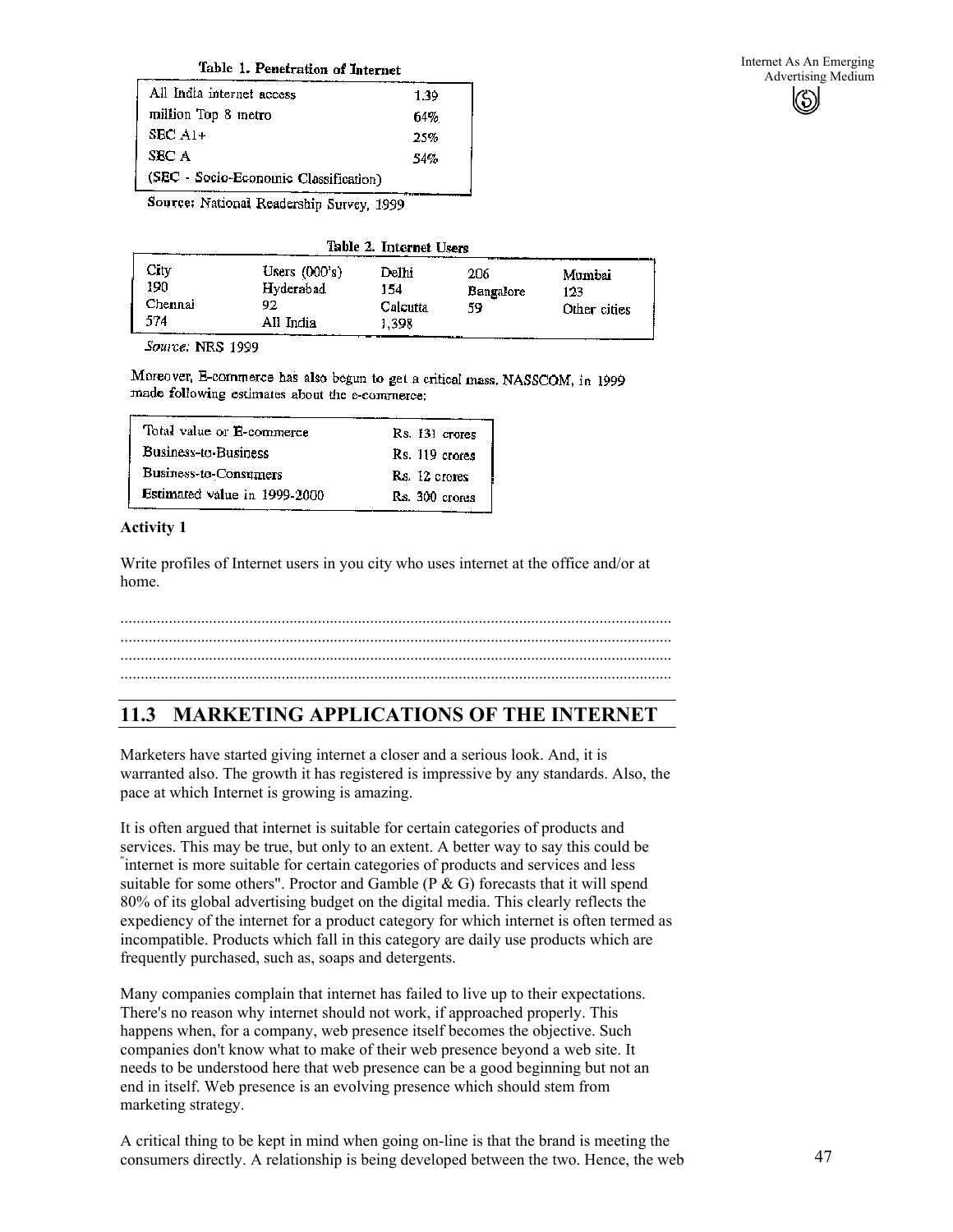Media Planning Concepts presence of a company should work to enhance the existing brand values. Consumers have strong from the web sites they visit. These expectations can either work for or against the company. Either they will strengthen the existing brand values or dilute them. To strengthen the existing brand values, there should be an attempt by the company to match the consumer expectations and their on-line experience. Web sites should offer online experience which corresponds to the off-line experience. Many marketers, in an attempt to make on-line users feel the hugeness of the company, load their sites with information. Such marketers should understand that how many bytes a web site holds is not a yardstick of the largeness of a company.

> Marketers should treat web presence as a part of the brandscape. And, it should be made to work in tandem with other elements of the brandscape and create synergies. One of the main duties of the web site is to communicate the brand identity. Many web site fail at this only. Ina study done by Revolution and Mantel UK, it was revealed that most of the web sites do not convey the core of their brands. Most of the such web sites just give information and little chance to interact. At the end of the day, the marketer should ask himself: "can my brand stand at this place?". "Place" here denotes web site.

#### **Activity 2**

Write down some of the major marketing applications of Internet, particularly for your own organization.

#### ......................................................................................................................................... ......................................................................................................................................... ......................................................................................................................................... .........................................................................................................................................

### **11.4 INTERNET AND MARKETING COMMUNICATION**

What took decades for other media (in terms of audience) to do has taken a few years when it comes to Internet.

Years to reach 50 million users

Years

| Internet          | 04 |
|-------------------|----|
| Television        | 13 |
| Personal Computer | 16 |
| Radio             | 38 |

Needless to say, this has also impacted the traditional business models and strategies. Marketing is no stranger either. In more than many ways Internet has changed ways we communicate, too. This sea of change has created new challenges that face the communication industry. The one that directly concerns us is the advertising. Early adopters have already embarked on their on-line advertising strategies. Others are evaluating their options till the time they go on-line.

The whole concept of marketing mix or 4 Ps has taken a complete turn about. No longer the 4 Ps theory can be applied to business which run in the cyber space. Working with the new medium is a five-stage process. This is in stark contrast to the traditional approach to marketing, as illustrated below.

Admittingly, advertising industry is also faced with this new challenge of the internet. More so it has impacted the traditional advertising. Some authors have gone to the extent of predicting the death of advertising as we know it today.

Like all things associated with the internet, the dynamics of its use for advertising are still in a formative stage of development, It was in the year 1994 that the first example of using another web site for advertising occurred.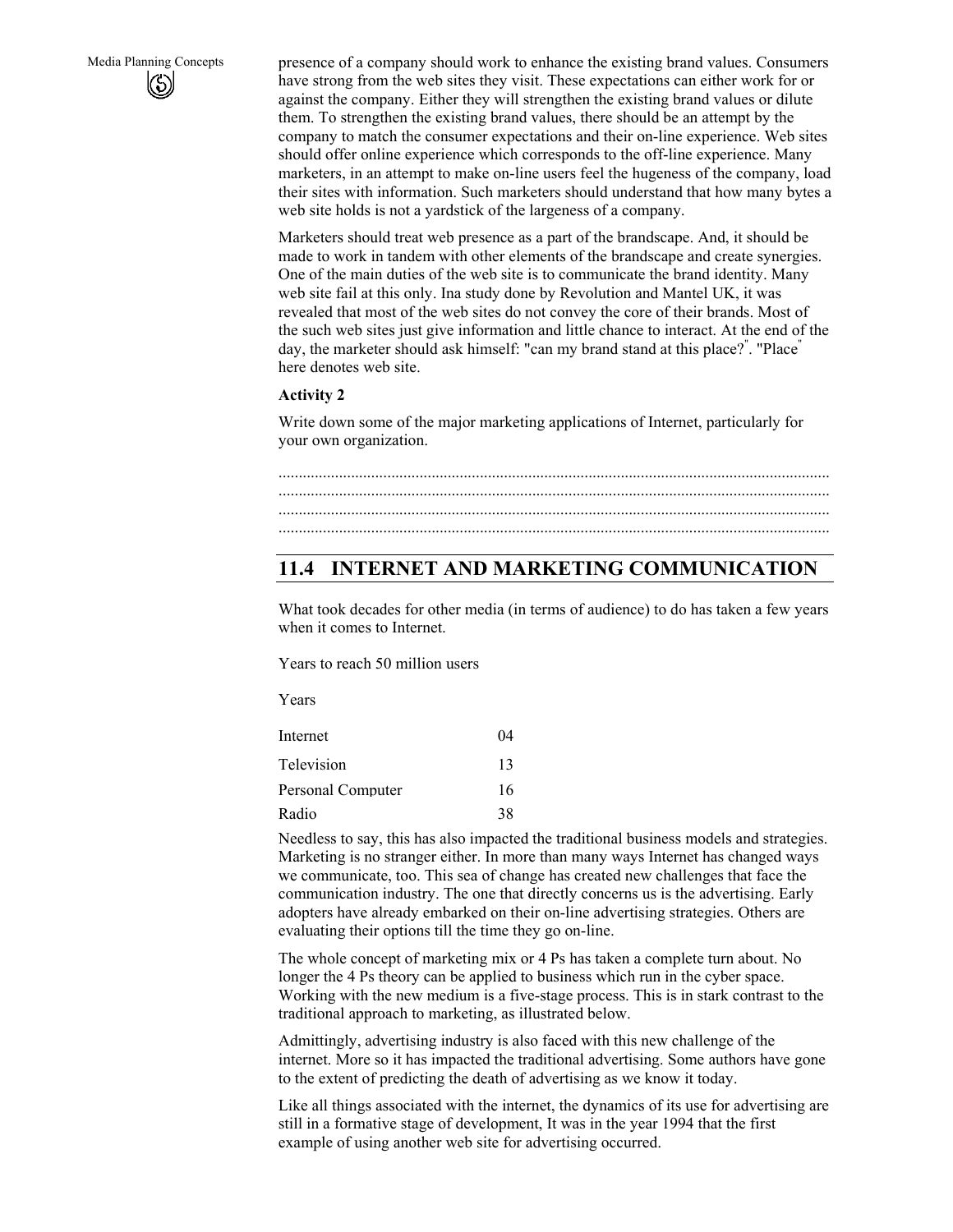# **11.5 DIFFERENCE BETWEEN TRADITIONAL AND** Internet As An Emerging Medium *Advertising Medium* **INTERNET ADVERTISING**

Internet As An Emerging

The fundamental difference between all of the traditional means of advertising and that provided by the internet is the process by which the observer of the advertisement can translate their interest into action. This needs to be explained. Having seen an advertisement of interest you can be taken immediately to the advertiser' s internet site by simply clicking' the mouse button on the caption or graphic. From this point onwards it depends on the inventiveness of the advertiser to convert the visitors interest into whatever outcome they were seeking. This might be to get the visitor to purchase the product directly or to browse through the details of the company and its products. Certainly the objective of advertising should be to make sufficient impact on the visitor that they will return to the site in near future.

The delay between observing the advertisement, registering interest and experiencing the fulfillment of that interest has been reduced to a matter of seconds, rather than the days that are involved with traditional advertising. Even, in the most responsive companies, the delay between receiving a telephone response to an advertisement and the point when the inquirer receives the information requested can be measured in days. Differences between internet advertising and traditional forms do not end at this point of time.

| Factor                                 | <b>Traditional</b> | Web based           |
|----------------------------------------|--------------------|---------------------|
| Range of audience that can be targeted | Wide               | Narrow <sup>*</sup> |
| Ability to target niche audience       | Good               | Moderate*           |
| Speed of gaining feedback              | Slow               | Very fast           |
| Speed to implement modifications       | Slow               | Very fast           |
| Ability to measure effectiveness       | Moderate           | High                |
| Ability to link cost to results        | Low                | High                |
| Ease of gaining global exposure        | Low                | High                |

\*But rapidly improving

### **11.6 SIMILARITIES BETWEEN INTERNET AND OTHER MASS MEDIA ADVERTISING**

While there are many differences, there are a number of similarities between internet advertising and that found in other media:

- The strength of the brand image will just be as, if not more, important in capturing the viewers' attention.
- In many cases the site where the advertisement is placed will have a particular audience and hence a relevance to promoting certain products, Matching the medium to message and audience is just as important in the virtual world.
- Rather than seeking to advertise on one large web-site, it may be more appropriate to have. the same message conveyed on a number of smaller sites with similar audiences. This is equivalent to diversifying traditional advertising expenditure over a number of- different publications.
- The creativity of the images and copy of the advertisement will be just as important to its success or failure. This does not imply that what is a good paperbased advertisement can make the transition to the internet. In fact, it is almost certain that what works in "real world" will not be effective when transferred to the internet.

# **11.7 EFFECTIVENESS OF INTERNET ADVERTISING**

This brings us another related area of internet advertising - the effectiveness of advertisement on the internet. Do they really create a change in the behavior of the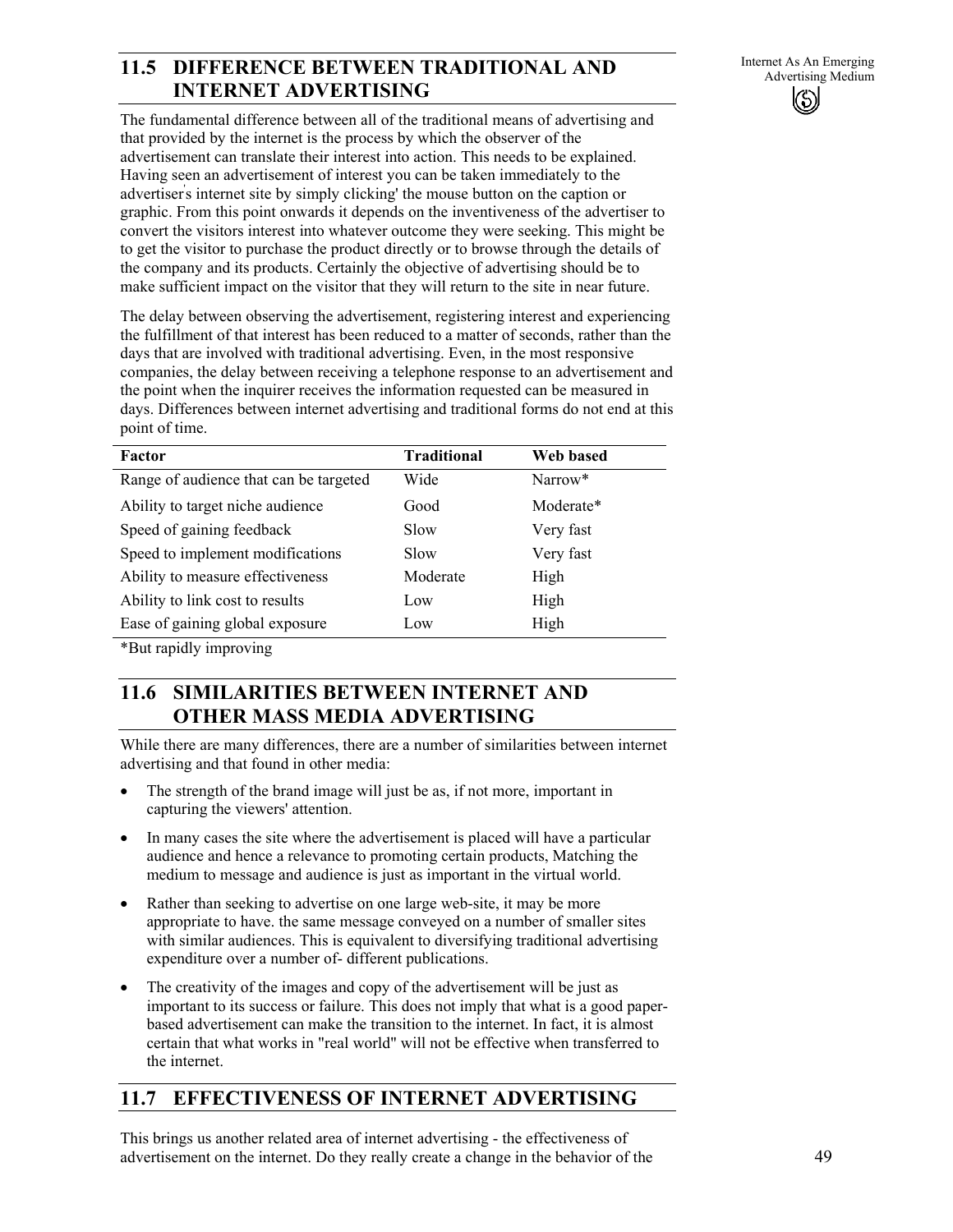Media Planning Concepts visitor (of the web-site on the Internet)? There are a number of other related issues. However some of the common issues are:

- How interactive ads influence response rate?
- What new cost structures can be applied?
- Will we be able to link from ad to internet site?
- How will it make advertising more measurable?
- What value should we be placing on interactive advertising?

Millward Brown conducted research to understand the dynamics of Internet advertising. In the research, Millward Brown measured the Consumer Loyalty. This is defined as the likelihood that the consumer will purchase the product on the next purchase occasion. The results of the research were encouraging.

The research was done on three product categories n an apparel brand, an ISP (Internet Service Provider) and a browser. Those exposed to the Internet advertising had a higher level of loyalty than those not exposed to the Internet advertising. Thus, it won' t wrong to say that Internet advertising works.

Merely a predisposition may not always translate into sales for a product. But through the value that interactivity provides to the viewer the probability of the purchase being made increases. Through interactivity, what was essentially a passive medium, television, is now transformed into one with more viewer control. This can be anything from requesting further information to viewing a product demonstration. The real price of anything lies in the toil and trouble of acquiring it, and this is where interactive has the ability to offer benefits. Through it viewers can get all the information they require in the decision making process before acquiring the product by just clicking the mouse. Further, interactive ads will provide better return access to information about a product, it will change the way people value ads. Interactivity will give us much better view of advertising's real value.

Already, in some pockets of the country audience are able get Internet through cable television wires. When most of the consumers will be able to access Internet through cable operators it will be a different scenario altogether. Interactivity will create a profound change in television advertising as it will allow brand owners, for the first time, a permanent presence on television, adding additional power and value to their spot buys on conventional channels. In such a scenario, the choice for advertiser will not be between a Zee TV, Star or Sony, etc. but between a Zee TV and (let's say) Rediff.com.

When considering value, it is the measurement aspect of the interactive advertising that really lures the agencies and clients. With mechanism to measure the accurate and authentic response built in, advertising will be fully accountable. This gives advertisers a new model to work with. This model incorporates the measuring techniques like click throughs. However, at the same time, brand building aspect, which do not require click throughs, cannot be undermined. Advertisers are also measuring impressions, where viewer sees the message. Depending on the tasks set for interactive advertising exercise, both measures (viz. click throughs and impression) will have their own places. It would not be correct to base evaluation merely on the basis of either of the two without the due regard to the tasks in hand.

#### **Activity 3**

Recollect the products, which were advertised on Internet. Do you rate those advertisements as effective?

………………………………………………………………………………………… ………………………………………………………………………………………… ………………………………………………………………………………………… ………………………………………………………………………………………… ………………………………………………………………………………………….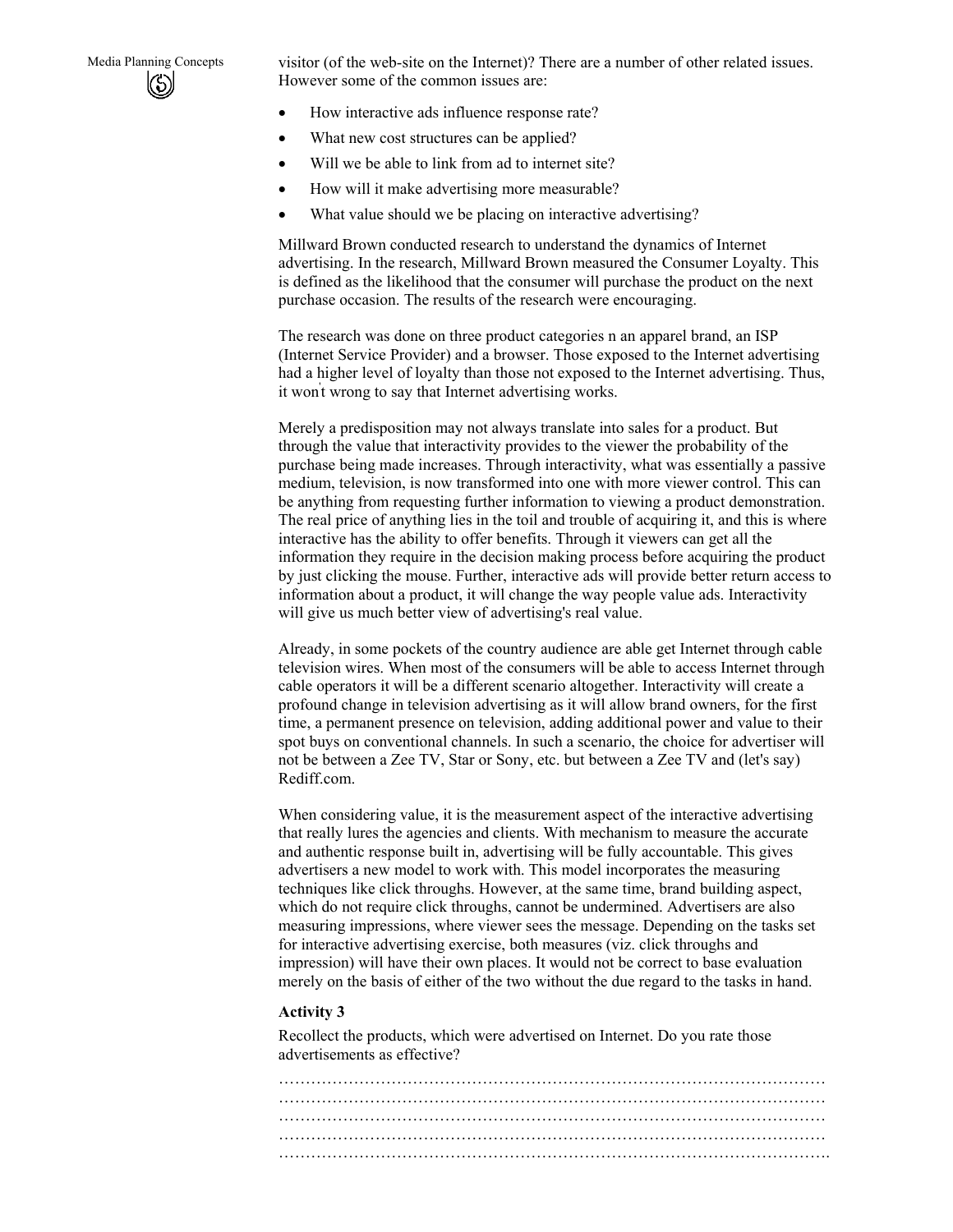## **11.8 INTERNET ADVERTISING INFLUENCING**<br>Advertising Medium *Advertising Medium* **TRADITIONAL ADVERTISING**

Most believe that, whatever happens, there will be a large difference between the emotional take-out of the Internet ads and that of traditional ads. However, the most critical aspect that will remain is creativity. The challenge for the advertisers would be to maintain the integrity of the brand: it becomes very important to retain the consistency across all media-how they would work in tandem is the challenge. Conventional ads provide complex messages that are delivered in a short duration that evokes emotions. Interactive media may decrease the wish to consume these ads.

On of the most significant effects on the break may be sound. When watching television or radio we are used to hearing sound between the commercials but when navigating the web we are used to going through the sites without sound. It seems like a continuum. Hence, when designing the Internet advertising we need to keep in mind the whole creative environment. On the other hand, putting sound may not be the best option available to advertisers. This is due to many factors - bandwidth constraints, cost issue, etc.

Creative issues demand proper attention. At times, it is found that agency briefed for on-line advertising is either not the same which is working off-line (for the client) or not closely working with the off-line agency. This creates inconsistencies between the style and message. Hence, the off-line and on-line integration suffers. The rallying cry for advertisers is to give more attention to the big picture and look at the integration: This ensures not only the consistency with other parts, but fulfills its own unique role in the buying cycle. This ensures that consumer's brand experience is matched on-line and off-line. If consumers find discontinuity of experience from one medium to the next, they won't buy.

When synchronizing on-line and off-line attention should be paid to the exact role of the medium. Research done by Forrester suggests that on-line advertising picks up where off-line experience leaves off, moving the buyer forward in the purchasing cycle and closing the `consideration gap' . If, for example, a car company advertises a test drive on television, together with its web address, typing in that should lead directly to a test drive registration form, and not to the company is general home page.

The biggest mistake an advertiser can make is to adapt print and television ads. It's not so simple. Latching on to Internet requires development of new set of skills. These require a blend of traditional marketing wisdom with a deeper understanding of motivations of new consumers and the new medium along with a visionary creative teams which can turn ideas come alive.

### **11.9 PRICING ISSUES IN INTERNET ADVERTISING**

Another topic of debate is that of pricing and diverse opinions and options were proposed about the way banner ads should be priced. These pricing models range from fixed per time period (per month, usually)' to impressions to per click. Which is the right one? The answer is not as easy as the question is. At a given time, all of these pricing models are existing in the marketplace. Depending on where you advertise determines which pricing model you will end up following. It is for the advertiser to zero-on the pricing model, which he/she feels best, fits into the Internet advertising planning wherein results are rendered measurable. For example, if the advertiser is selling or running sales promotion offer over the Internet then click through best fits the bill. On the other hand, if advertiser is merely running a brand building campaign then pricing by impressions may be suitable. After all, visibility of a brand also influences consumer behaviour.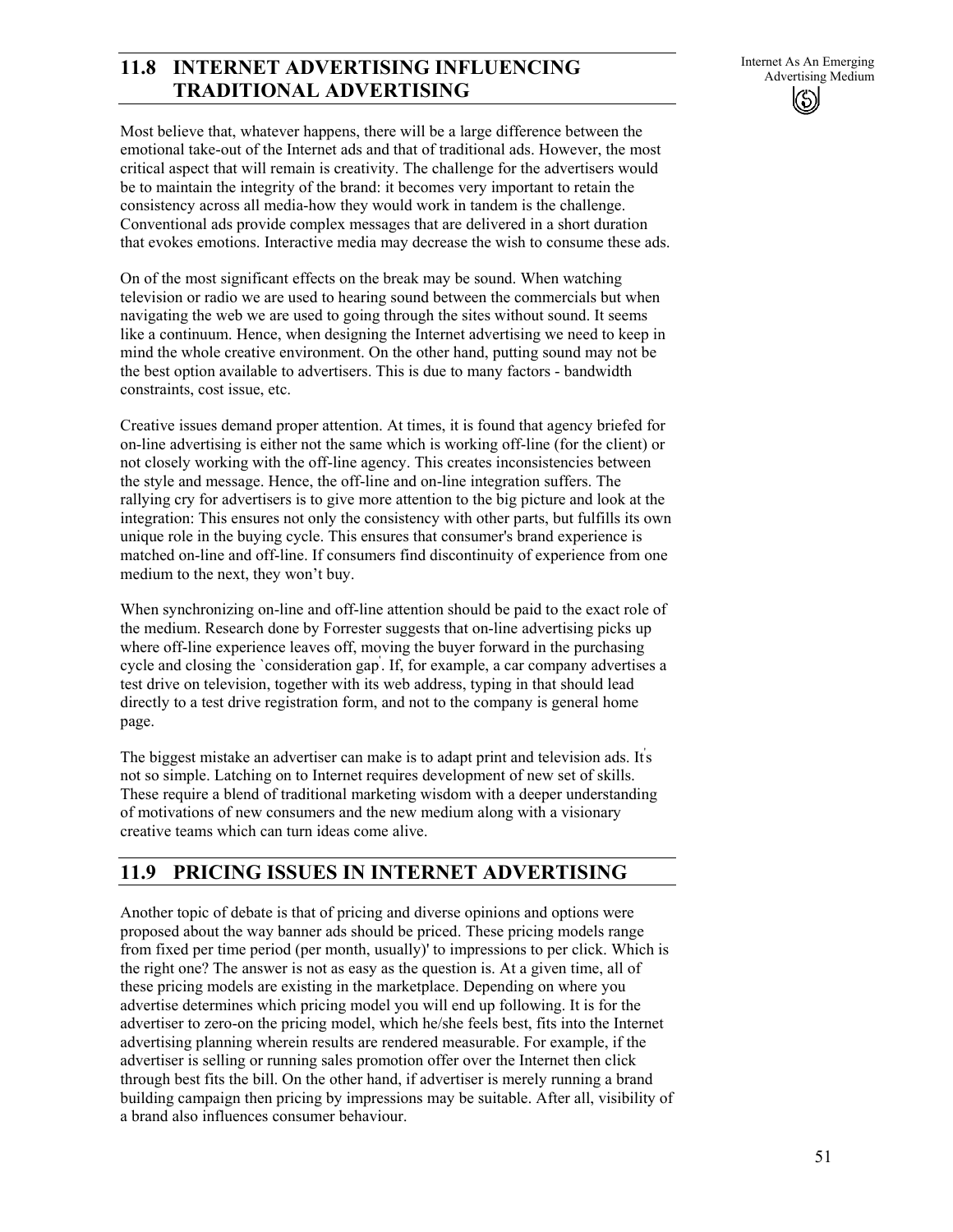# Media Planning Concepts **11.10 SUMMARY**

The dynamics of how the internet can be best used for marketing and advertising are still far from clear and are, indeed more, becoming more complicated as new variants and options appear.

Irrespective of future developments there is one truth that will remain constant. Unless the organization's site that receives the traffic generated by the advertising is capable or exploiting the visitor's interest, it will be totally wasted expenditure.

### **11.11 GLOSSARY OF KEY TERMS**

Browser: This is the name given to the software that runs on the PC that displays the web pages. There are many makes of this software. Leaders in this are Netscape and Internet Explorer.

**HTML:** Stands for Hyper Text Markup Language. This is the programming commands that define how pages look on the screen when a visitor looks them on the internet.

**URL:** Stands for Uniform Resource Locator. This is like the address for a piece of information on the internet. Each page, on a web site has unique URL.

**Hits:** This is a measurement unit of the traffic on a web site. This is the count of the files called from a server (where the web site resides). A single page of a web site would have multiple files, which comprise of images also. This is not a true measure of traffic estimation.

**Page:** This is also a measure of traffic on a web site. This is better than Impression hits, as a measurement unit. This is a count of the, pages that a visitor views on a web site. If a web site has 10 pages and the visitor sees all the 10 pages then the page impression of the site would be 10.

**Search:** These are like directories of the web address. Users can search for Engines the address (URLs)of various web sites by typing the key words of their search. Examples of such sites are Yahoo, Altavista, Lycos, etc.

**Portals:** Portals are web site which offer all the information/service that a visitor might require. These are like one stop shops on the net. Examples of such sites are Yahoo, Rediff, Indiatimes, Digitalht, etc. The idea behind such sites is to retain visitors to their site. And, they offer extra services like e-mail, search, news, etc.

**WWW:** This stands for World Wide Web.

### **11.12 SELF ASSESSMENT QUESTIONS**

What is the reach of Internet in India? Do you think it can affect the reach of traditional press or television, as an advertising Medium?

What are the fundamental differences between internet advertising and conventional forms of mass media advertising.

Typically agency get 15% commission on the media billings, which are dependent on the space or time utilised for advertising. What are the key issues in relation to these, in internet advertising.

### **11.11 FURTHER READINGS**

Joel Reedy, Shanna Schullo, Kenneth Ziommerman, Electronic Marketing: Integrated Electronic Resources into the Marketing Process, (Orlando: Dryden Press,2000).

Hanson, Principles of Internet Marketing, (New York: South Western College Publications,1999).